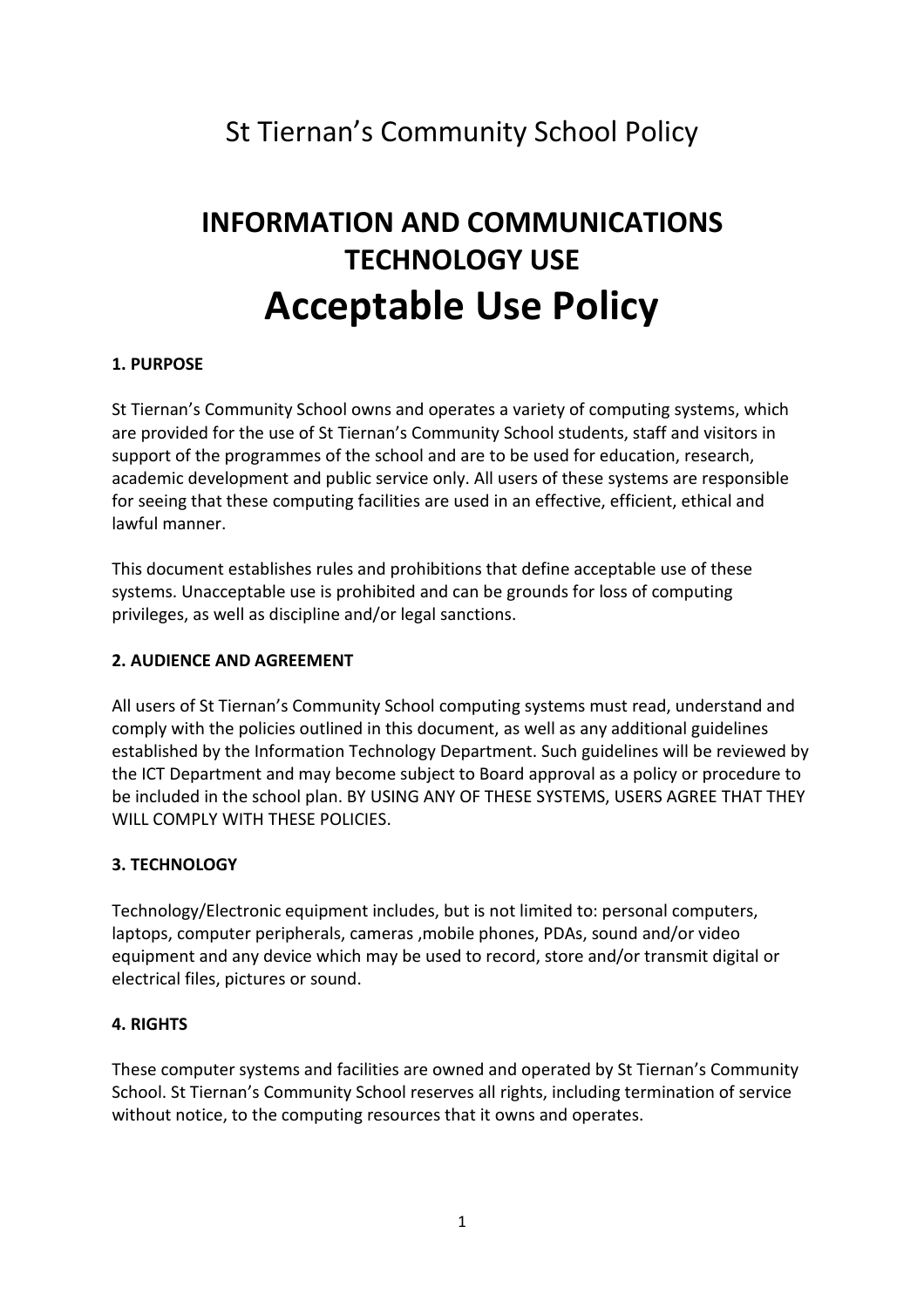### 5. RESPONSIBILITIES

### a) Staff users are responsible for maintaining:

• An environment in which access to all school computing resources are shared equitably between users. The ICT Department sets minimum guidelines within which users must conduct their activities.

# b) Student and other users are responsible for maintaining an environment conducive to learning:

- A user who consumes food or drink in the computer rooms will be asked to leave and privileges may be removed.
- Disruptive behaviour will not be tolerated in any form. If any arises, the user responsible will be asked to close down their terminal and will be given alternative written work to complete at that time. The school's Discipline Policy will be enforced.
- A user who harasses, or makes defamatory remarks, shall bear full responsibility for his or her actions. Further, by using these systems, users agree that individuals who transmit such remarks, to or from the school, shall bear sole responsibility for their actions. At no time is it acceptable to use any technology for the purposes of bullying, intimidation or hurting others.
- St Tiernan's Community School computing systems provide access to outside networks, both public and private, which furnish electronic mail, information services, bulletin boards, conferences, etc. Users are advised that they may encounter material that may be considered offensive or objectionable in nature or content. Users are further advised that St Tiernan's Community School does not assume responsibility for the contents of any of these outside networks.
- The user agrees to comply with the acceptable use guidelines for whichever outside networks or services they may access through St Tiernan's Community School systems.
- Further, the user agrees to follow proper etiquette on outside networks.
- The user agrees never to attempt to transmit, or cause to be transmitted, any message in which the origination is deliberately misleading (except for those outside services which may conceal identities as part of the service). The user agrees that, in the unlikely event that someone does transmit, or cause to be transmitted, a message that is inconsistent with an environment conducive to learning or with a misleading origination, the person who performed the transmission will be solely accountable for the message, not St Tiernan's Community School, which is acting solely as the information carrier. Transmission of such messages must be reported to a teacher.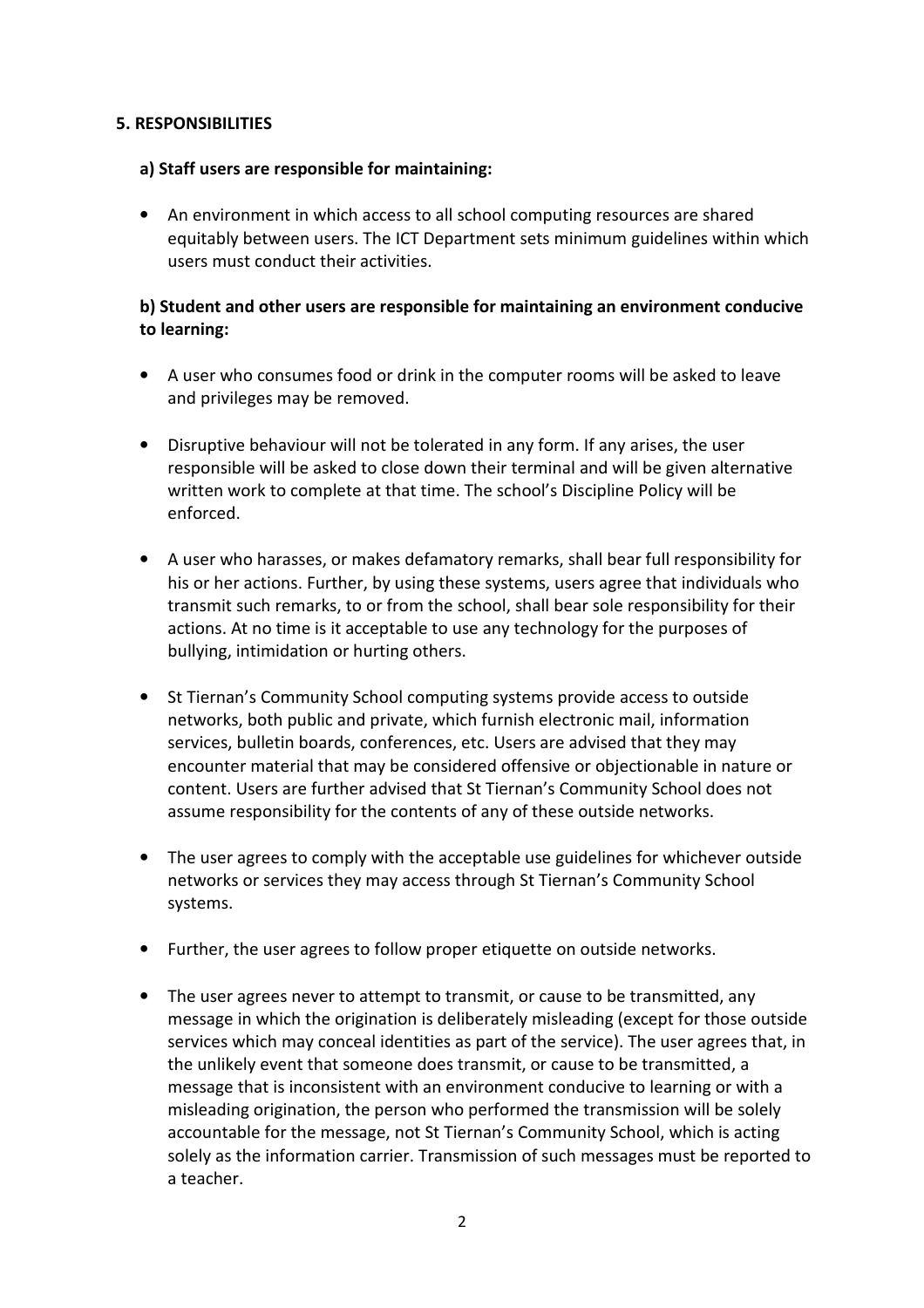# c) All users are responsible for maintaining an environment free of illegal or malicious acts:

- The user agrees never to use St Tiernan's computer facilities to perform an illegal or malicious act. Any attempt to increase the level of access to which (s) he is authorized, or any attempt to deprive other authorized users of resources or access to any St Tiernan's Community School computer system shall be regarded as malicious, and is prohibited.
- The user agrees to be bound by the terms and conditions laid down in the Data Protection Act of 1988/2003 and the Freedom of Information Act of 1997/2003 and to inform themselves of their rights as citizens and their responsibilities under said Acts.

### d) All users are responsible for maintaining a secure environment:

- When not in use the doors to the computer rooms must be kept locked.
- No student is permitted to use removable storage media that have originated outside of St Tiernan's Community School. Storage facilities will be issued by the School.
- Any user who finds a possible security lapse, or technical difficulty, on any system is obliged to report it to the ICT Department or supervising teacher.
- Knowledge of passwords or of loopholes in computer security systems shall not be used to damage computing resources, obtain extra resources, take resources from another user, gain unauthorized access to resources or otherwise make use of computing resources for which proper authorization has not been given.
- Users are responsible for backing up of their own data. The ICT Department may from time to time schedule an overhaul and clean-up of the network. File owners will be notified of this necessary maintenance, in advance.
- All users must become familiar with logging off the system and must do so at the end of every session. If so asked by their teacher, users must ensure that all systems are shut down, through the proper means, when they are finished using them.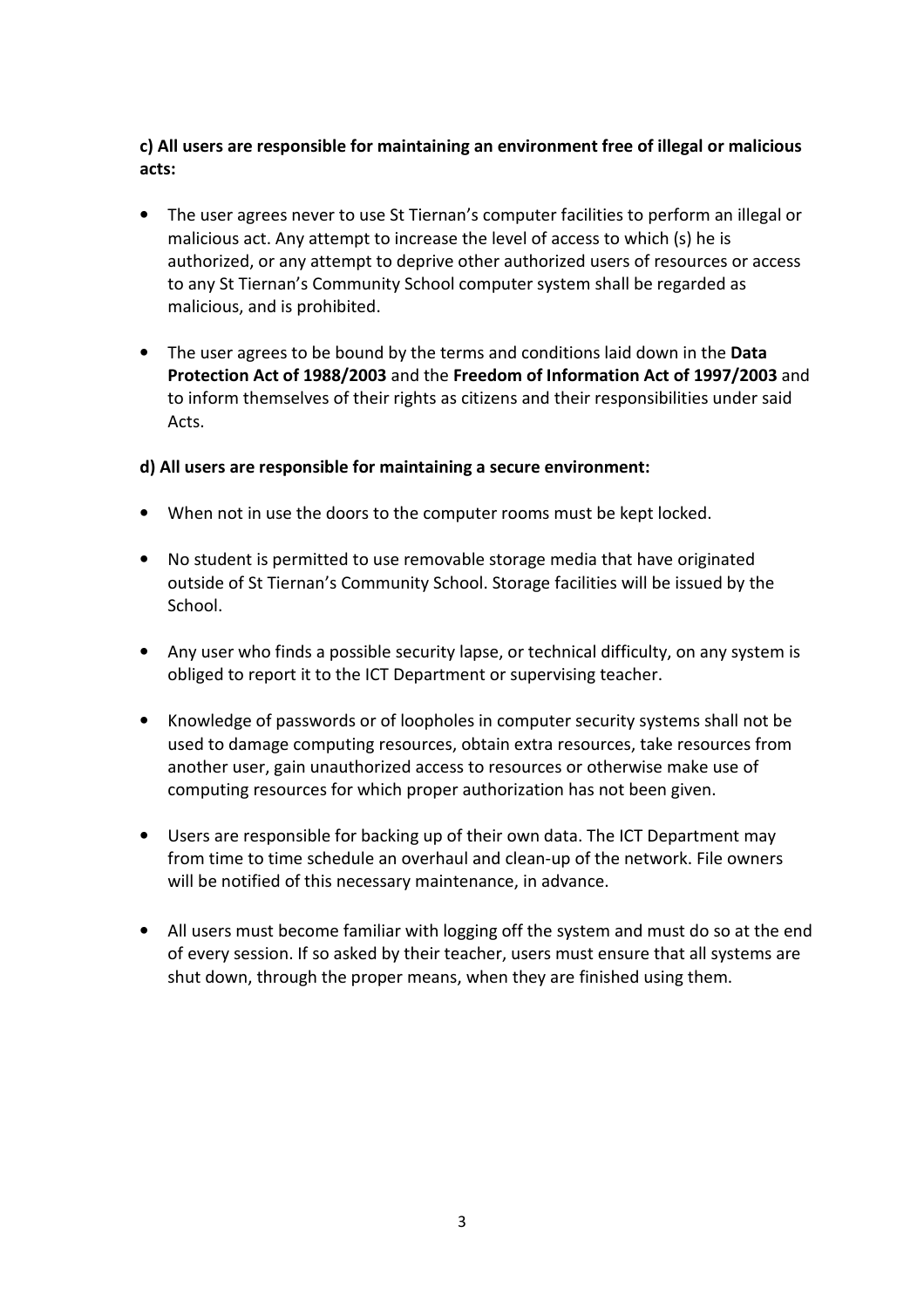# 6. ACCOUNTS

Accounts, to be used by the account holder only will be issued and revoked solely by the ICT department. The individual is responsible for the proper use of the account, including proper password protection.

# 7. CONFIDENTIALITY/ SYSTEM USAGE

The ICT Department reserves the right by request from the Principal or Deputy Principal to access all information stored on computers.

Students must be made aware that all their computer activity is tracked and logged for reference purposes. These individual user logs may be accessed at any time by the ICT Department. If policy violations are discovered they will be reported immediately .The ICT Department reserves the right to inspect laptops, tablets or iPads belonging to students.

Fraudulent, harassing or obscene messages and/or materials are not to be sent or stored. Students must use electronic communications facilities (such as E-MAIL) for school related activities only.

Staff may use either of the Computer Rooms and mobile laptop unit with their class group(s) during class time provided the appropriate class period(s) are recorded via the booking procedures in force at that time. Scheduled and timetabled ICT classes take precedence over all other sessions. Use of computers outside of class time is only permitted under the supervision of a teacher.

# 8. COPYRIGHT

Computer software protected by copyright is not to be copied from, into, or by using St Tiernan's Community School computing facilities, except as permitted by law or by the contract with the owner of the copyright. This means that such computer and microcomputer software may only be copied in order to make back-up copies, if permitted by the copyright owner. The number of copies and distribution of copies may not be done in such a way that the number of simultaneous users in a department exceeds the number of original copies purchased by that department.

# 9. VIRUS PROTECTION

It is the policy of the school to run up to date virus protection software on all computers that are attached to the network. This software will automatically report the presence of most known viruses. Any user who suspects a virus or receives an on-screen warning from this software (these are very clear and explicit) should stop all use of the computer immediately and report the occurrence to the ICT Department.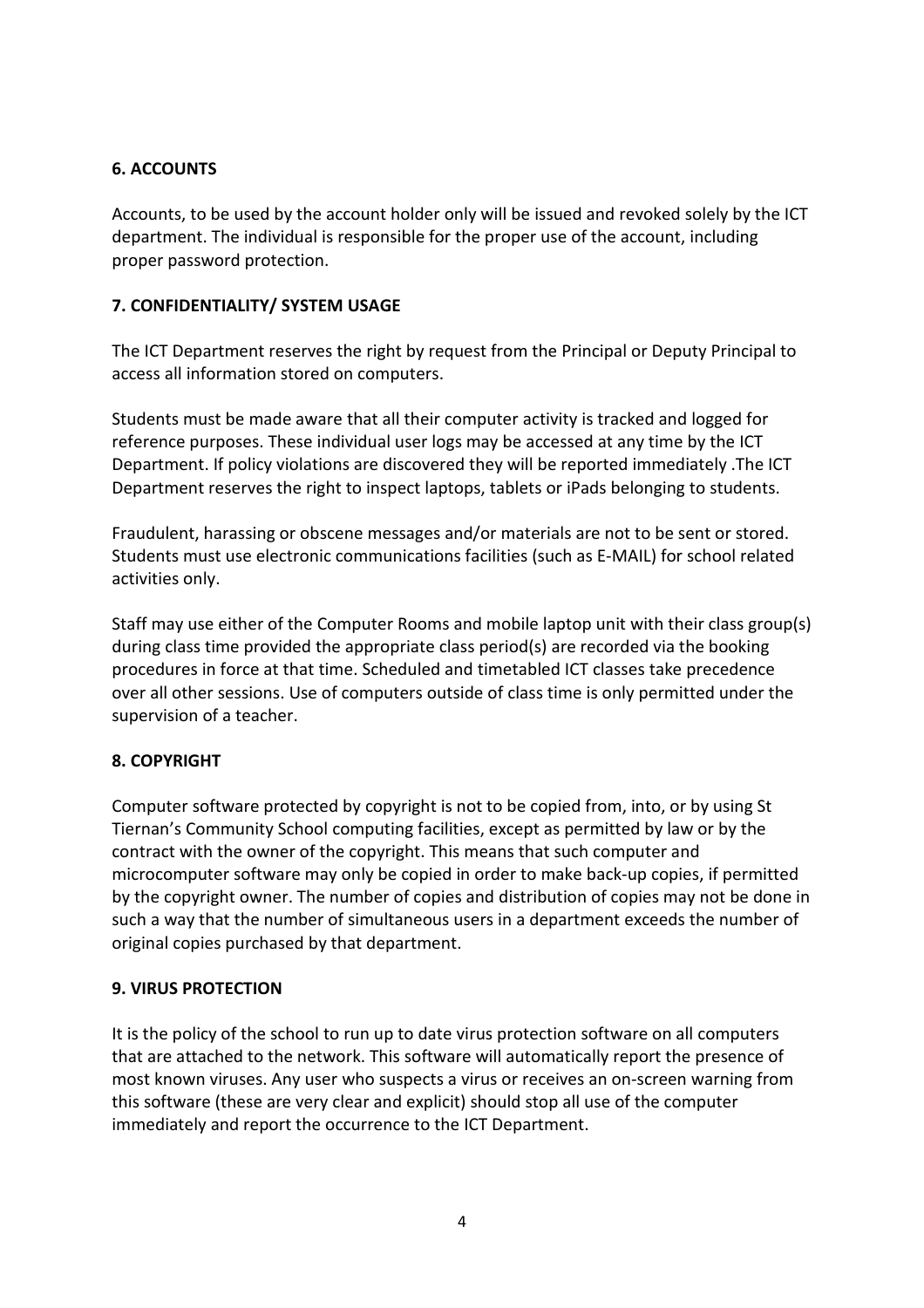It is the school's policy that all removable media must be virus scanned before being accessed through any computer in the school.

These must be re-scanned again each time they are used in computers outside the school.

# 10. VIOLATIONS

An individual's computer use privileges may be suspended immediately upon the discovery of a possible violation of these policies. Such suspected violations will be confidentially reported to the ICT Department.

The Principal may nominate the ICT Department to conduct an examination of computing systems at any time and without prior notice to assure compliance with internal policies, assist with internal investigations, and assist with the management and protection of the schools information resource systems.

Violations of these policies will be dealt with in the same manner as violations of other school policies and may result in disciplinary action. In such a review, the full range of disciplinary sanctions is available including the loss of computer use privileges, dismissal from the school, Garda involvement and legal action. Violations of some of the above policies may constitute a criminal offence.

# 11. ST TIERNAN'S COMMUNITY SCHOOL STRATEGY

The school will employ a number of strategies in order to maximise learning opportunities and reduce risks associated with the Internet. These strategies are as follows:

# AUP Forms:

• All users will be presented with an appropriate acceptable use policy document in line with their role in the school. These forms must be read carefully, signed and returned to the ICT Department where they will be filed securely. Once these forms have been signed and returned, the user will have access to the computing systems in operation throughout the school

# Guidelines:

- Internet sessions will always be supervised by a teacher.
- Uploading and down loading of non-approved software will not be permitted.
- Filtering software and/or equivalent systems will be used in order to minimise the risk of exposure to inappropriate material.
- The school expects all parents/ guardians to engage in teaching their children about responsible use of the Internet.
- Students and staff will be provided with training in the area of Internet safety.
- Virus protection software will be used and updated on a regular basis.
- The use of personal removable storage media in school requires a teacher's permission.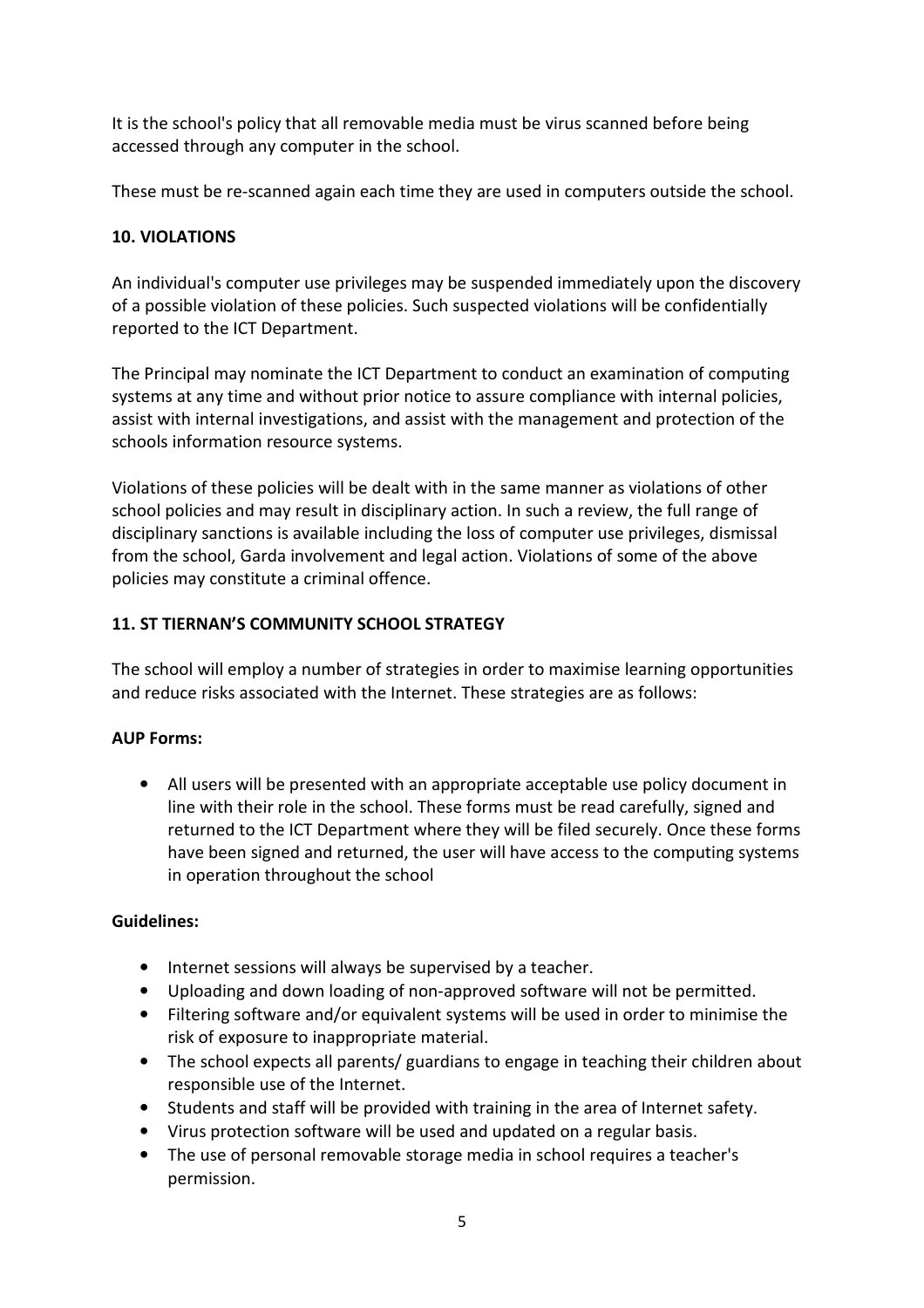• Users will observe good "netiquette" (i.e., etiquette on the Internet) at all times and will not undertake any actions that may bring the school into disrepute.

# World Wide Web:

- Users will not visit Internet sites that contain obscene, illegal, hateful or otherwise objectionable materials.
- Users will use the Internet for educational purposes only.
- Users will be familiar with copyright issues relating to online learning.
- Users will be aware that any usage, including distributing or receiving information, school-related or personal, may be monitored for unusual activity, security and/or network management reasons.

### Email:

- Non-school related business should be conducted using a non-school email account.
- Students will not send or receive any material that is illegal, obscene, or defamatory or material that is intended to annoy or intimidate another person.
- Students will not reveal their own or other people's personal details, such as addresses or telephone numbers or pictures.
- Students will never arrange a face-to-face meeting with someone.
- Sending and receiving email attachments is subject to permission from their teacher.
- Electronic communications between teachers and students must be for educational purposes only.

#### Internet Chat:

- Students will only have access to chat rooms, discussion forums or other electronic communication forums that have been approved by, or set up by, the school.
- Chat rooms, discussion forums and other electronic communication forums will only be used for educational purposes and will always be supervised.
- Usernames will be used to avoid disclosure of identity.
- Face-to-face meetings with someone organised via Internet chat is strictly forbidden.

#### School Website:

- We are privileged to have a portal on the World Wide Web that gives interested parties an insight into life at St Tiernan's Community School. It will exist at http://www.sttiernans.ie.
- Personal student information including home addresses and contact details will be omitted from school web pages.